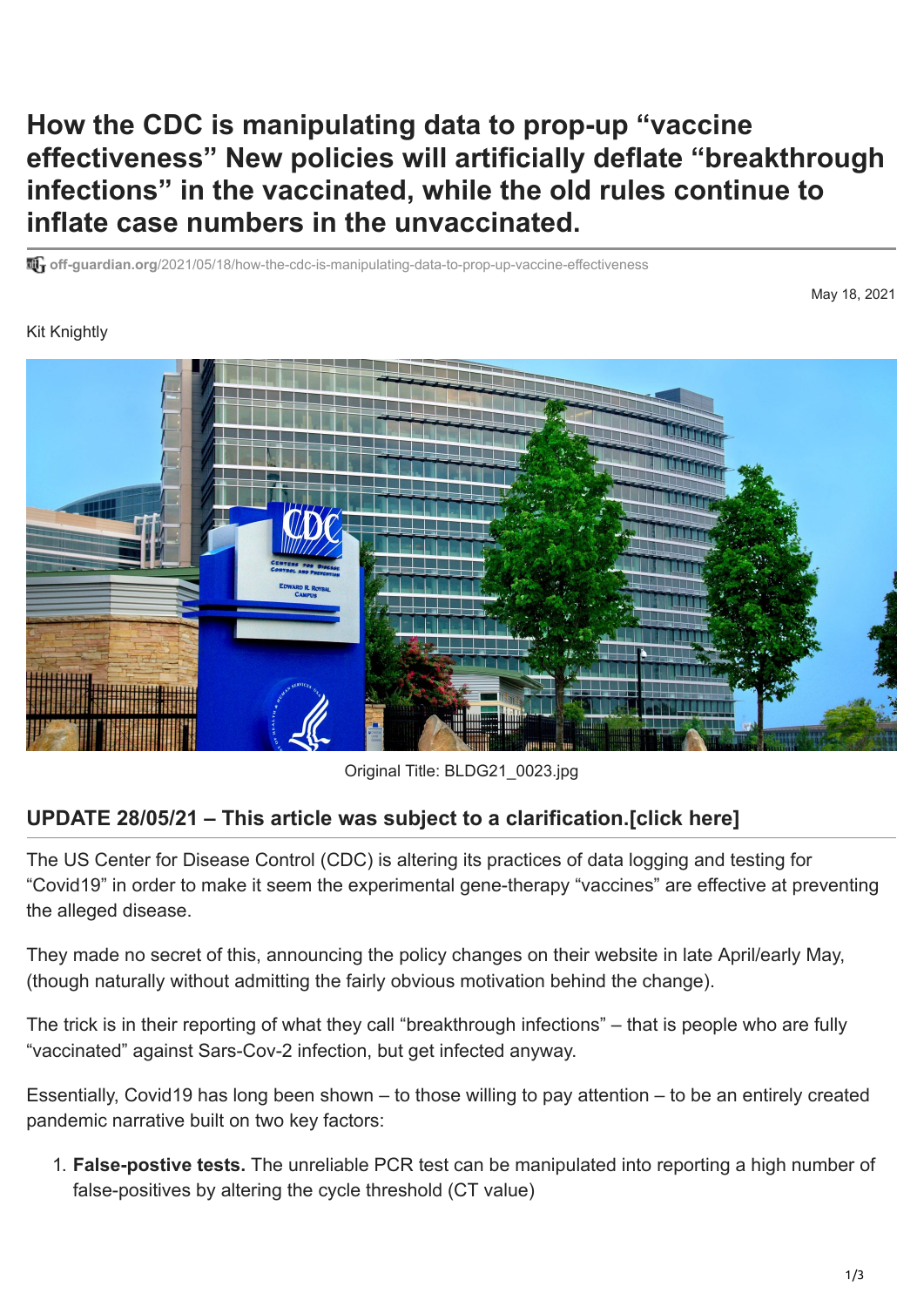2. **Inflated Case-count.** The incredibly [broad definition](https://www.ecdc.europa.eu/en/covid-19/surveillance/case-definition) of "Covid case", used all over the world, lists anyone who receives a positive test as a "Covid19 case", even *if they never experienced any symptoms*.

Without these two policies, *there would never have been an appreciable pandemic at all*, and now the CDC has enacted two policy changes which means they no longer apply to vaccinated people.

Firstly, they are **lowering their CT value when testing samples from suspected "breakthrough infections".**

From the CDC's instructions for state health authorities on handling "possible breakthrough infections" (uploaded to their website in late April):

For cases with a known RT-PCR cycle threshold (Ct) value, submit **only specimens with Ct value ≤28** to CDC for sequencing. (Sequencing is not feasible with higher Ct values.)

Throughout the pandemic, CT values in excess of 35 have been the norm, with labs around the world going into the 40s.

Essentially labs were running as many cycles as necessary to achieve a positive result, despite experts warning that this was pointless (even [Fauci himself](https://archive.is/7fqu3) said anything over 35 cycles is meaningless).

But NOW, and only for fully vaccinated people, the CDC is suggesting labs lower their CT values to 28 cycles or fewer.

While it is *technically* true the CDC are only directly referring to samples for sequencing in these guidelines, focusing on that distinction disregards the way institutional dilution of responsibility works.

When the CDC tells State health authorities it *"would like to characterize the SARS-CoV-2 lineages responsible for breakthrough infections"*, and in turn warns that *"only specimens with Ct value ≤28 to CDC are suitable for sequencing"* they are not literally *ordering* people to run their tests at 28 cycles, but they are certainly implying that they should, and guaranteeing that some people will. This will then have the effect that fewer "breakthrough infections" are being officially recorded.

## Secondly, **asymptomatic or mild infections will no longer be recorded as "covid cases".**

That's right. Even if a sample collected at the low CT value of 28 can be sequenced into the virus alleged to cause Covid19, the CDC will no longer be keeping records of breakthrough infections *that don't result in hospitalisation or death*.

From their [website:](https://www.cdc.gov/vaccines/covid-19/health-departments/breakthrough-cases.html)

As of May 1, 2021, CDC transitioned from monitoring all reported vaccine breakthrough cases to focus on identifying and investigating only hospitalized or fatal cases due to any cause. This shift will help maximize the quality of the data collected on cases of greatest clinical and public health importance. Previous case counts, which were last updated on April 26, 2021, are available for reference only and will not be updated moving forward.